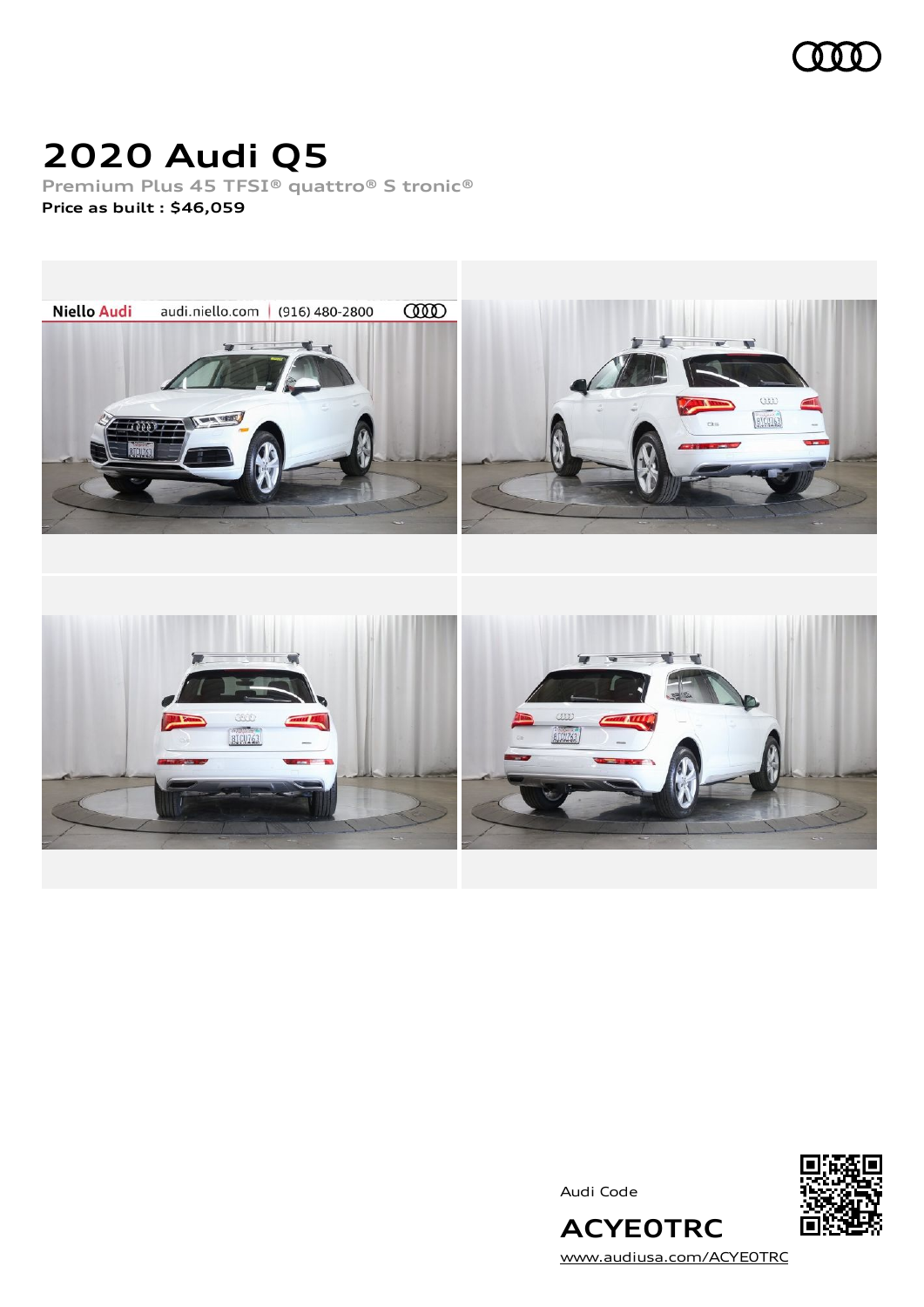## **Summary**

**Audi 2020 Audi Q5** Premium Plus 45 TFSI® quattro® S tronic®

**Price as buil[t](#page-8-0)** \$46,059

### **Exterior colour**

Glacier White metallic

### **Interior colour**

| Seats     | Black        |
|-----------|--------------|
| Dashboard | <b>Black</b> |
| Carpet    | Black        |
| Headliner | Gray         |

### **Technical Specifications**

| Engine type                  | 2.0-liter four-cylinder                       |
|------------------------------|-----------------------------------------------|
| stroke                       | Displacement/Bore and 1,984/82.5 x 92.8 cc/mm |
| Torque                       | 273 lb-ft@rpm                                 |
| Top track speed              | 130 mph mph                                   |
| Acceleration (0 - 60<br>mph) | 5.9 seconds seconds                           |
| Recommended fuel             | Premium                                       |

# **Further Information**

| Warranty        |             |
|-----------------|-------------|
|                 | No          |
| Mileage         | 6,865 miles |
| Type of vehicle | Used car    |

### **Audi Code** ACYE0TRC

**Your configuration on www.audiusa.com** [www.audiusa.com/ACYE0TRC](https://www.audiusa.com/ACYE0TRC)

**Commission number** 58c62c960a0e09a91b4e



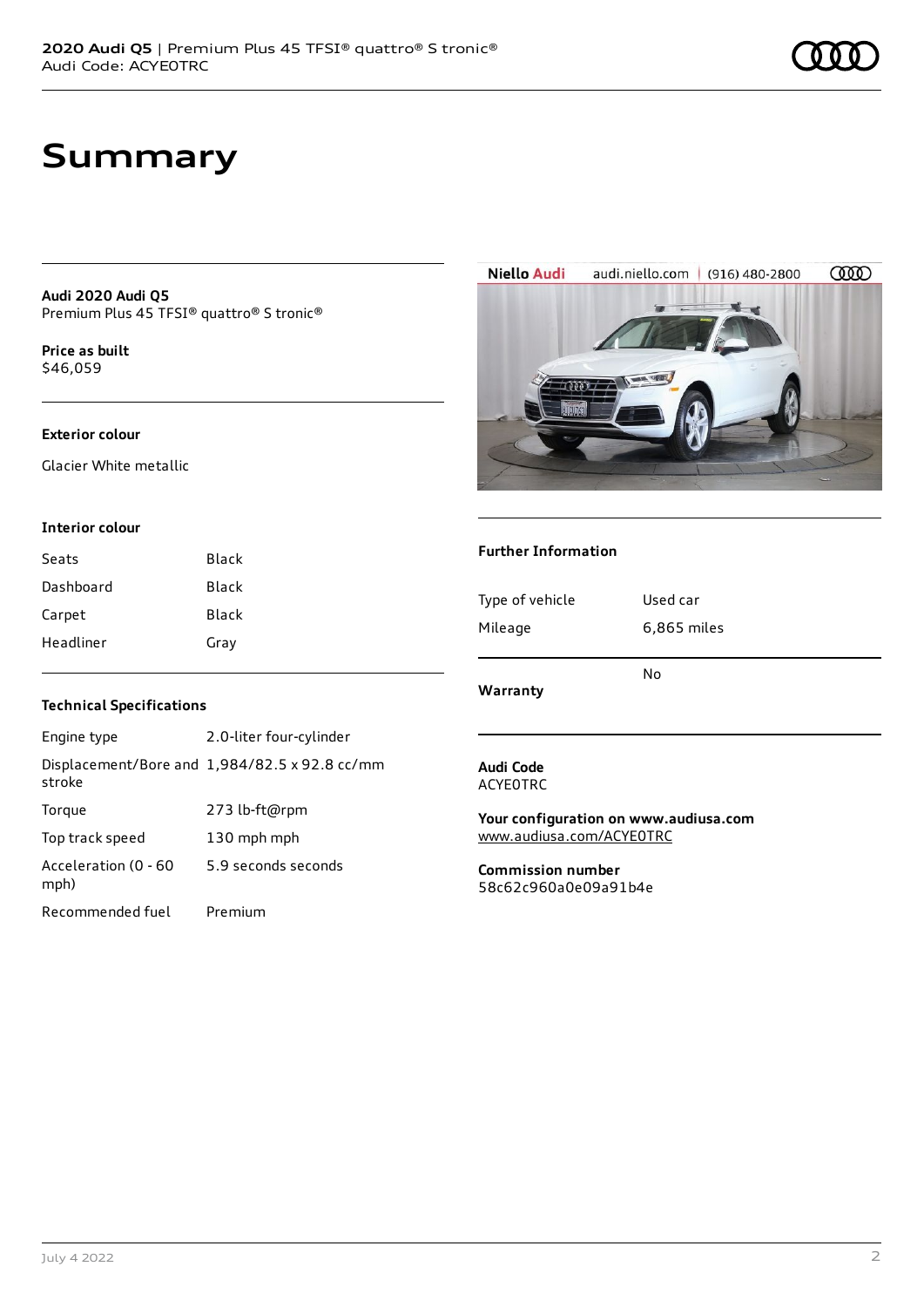

# **Standard features**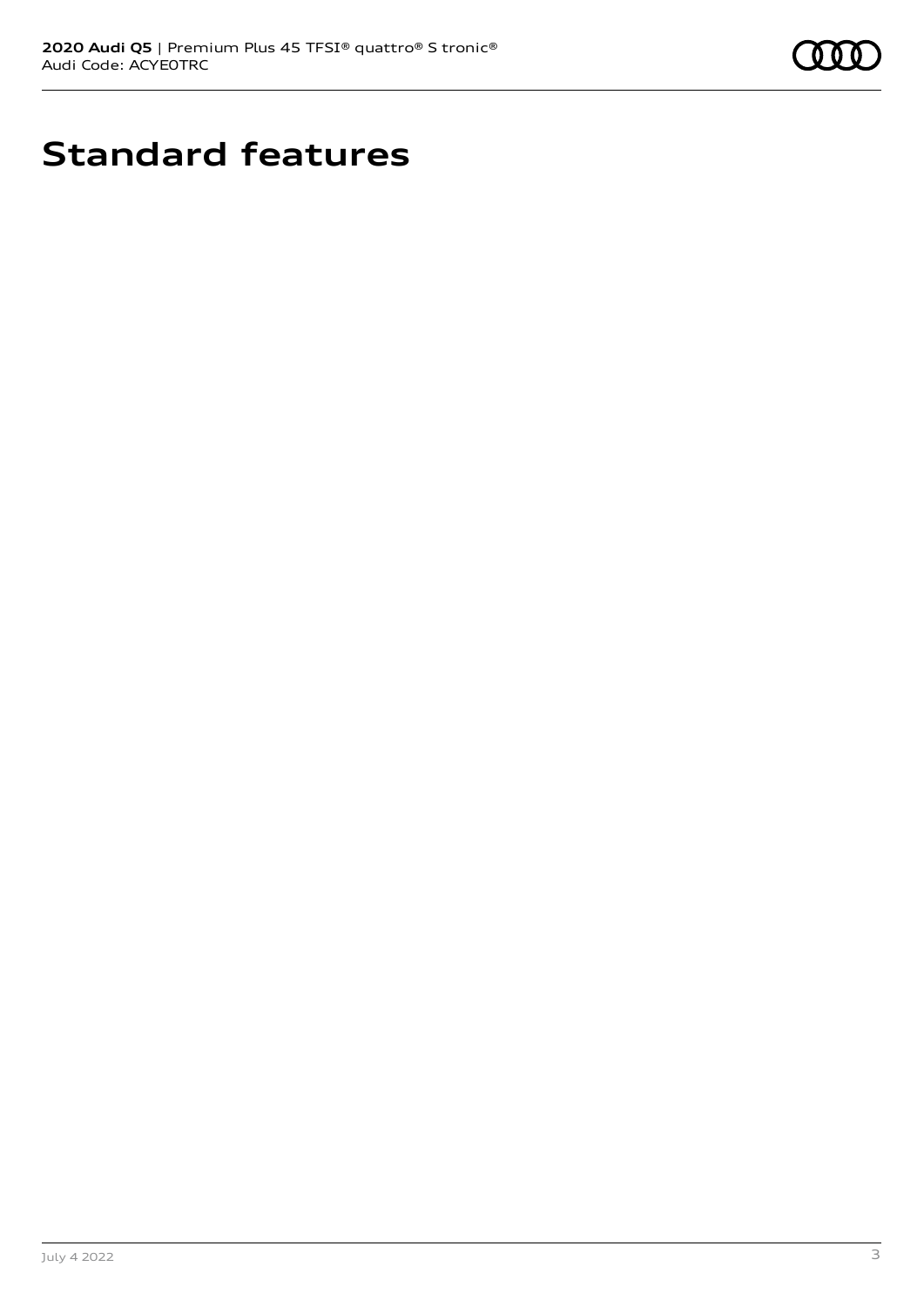# **Dealer remarks**

CLEAN CARFAX, ONE OWNER CARFAX, Audi Advanced Key, Audi Connect PRIME & PLUS, Audi Phone Box, Audi Pre Sense Rear, Audi Side Assist, Audi Virtual Cockpit, Auto-Dimming Power Folding Exterior Mirrors, Convenience Package, Convenience Plus Package, Driver Seat Memory, Exterior Parking Camera Rear, Front Door Sills w/Aluminum Inlay, Heated front seats, Leatherette Covered Center Console & Door Armrests, LED Headlights, Panoramic Sunroof, Power Liftgate, Premium Plus Package, Radio: MMI Navigation Plus w/MMI Touch, SiriusXM All Access Service, Trailer Hitch, USB Charge Ports for Rear Seats, Wheels: 19" 5-Spoke Dynamic Design Partly Polished.

CARFAX One-Owner. Clean CARFAX. Odometer is 9492 miles below market average! 22/28 City/Highway MPG

Niello Audi Is known for it's quality Pre-owned vehicles and for more quality vehicles go to www.audi.niello.com or dial (888) 451-4324 to find the vehicle of your dreams.

Awards: \* 2020 KBB.com Best Buy Awards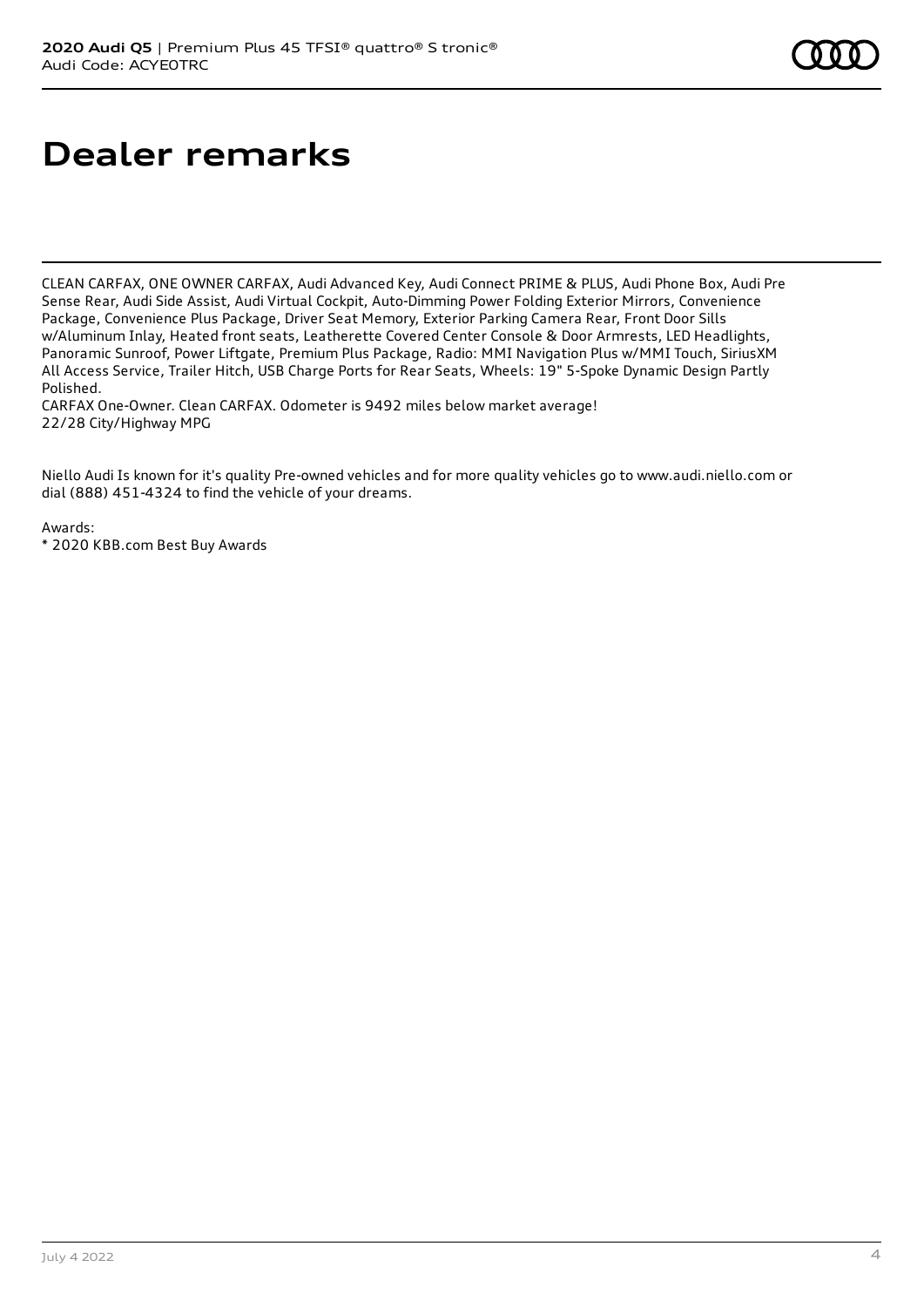## **Technical Specifications**

technology Transmission Seven-speed S tronic® dual-clutch

automatic transmission

### **Engineering | Performance**

| Engine type                                 | 2.0-liter four-cylinder                                      | Steering type                              | Electromechanical power steering                                     |
|---------------------------------------------|--------------------------------------------------------------|--------------------------------------------|----------------------------------------------------------------------|
| Power Level                                 | 45                                                           |                                            | system                                                               |
| Displacement                                | 2.0 l                                                        | Turning diameter, curb- 38.4 ft<br>to-curb |                                                                      |
| Max. output ps/hp                           | 248 @ rpm                                                    | Steering ratio                             | 15.8:1                                                               |
| Towing capacity                             | 4,400-lb lb                                                  |                                            |                                                                      |
| Torque                                      | 273 lb-ft@rpm                                                | Suspension                                 |                                                                      |
| Valvetrain                                  | 16-valve DOHC with Audi valvelift<br>system                  | Front axle                                 | Five-link front suspension                                           |
| Acceleration (0 - 60<br>mph)                | 5.9 seconds seconds                                          | Rear axle                                  | Five-link rear suspension                                            |
| Engine block                                | Cast-iron                                                    |                                            |                                                                      |
| Induction/fuel injection Turbocharged/TFSI® |                                                              | <b>Brakes</b>                              |                                                                      |
| Cylinder head                               | Aluminum-alloy                                               | Front brakes                               | 13.3 (ventilated disc) in                                            |
| stroke                                      | Displacement/Bore and 1,984/82.5 x 92.8 cc/mm                | Rear brakes                                | 13.0 (ventilated disc) in                                            |
| Top track speed                             | 130 mph mph                                                  | <b>Body</b>                                |                                                                      |
| <b>Electrical system</b>                    |                                                              | Material                                   | Multi-material body construction<br>(steel and aluminum composition) |
| Alternator                                  | 110-150 A                                                    |                                            |                                                                      |
| <b>Battery</b>                              | 420 A/75 Ah                                                  | <b>Warranty   Maintenance</b>              |                                                                      |
| <b>Transmission   Drivetrain</b>            |                                                              | Warranty                                   | 4-year/50,000-mile Audi New<br>Vehicle Limited Warranty              |
| Drivetrain type                             | quattro <sup>®</sup> all-wheel drive with ultra <sup>®</sup> |                                            |                                                                      |

**Steering**

**(1/2)**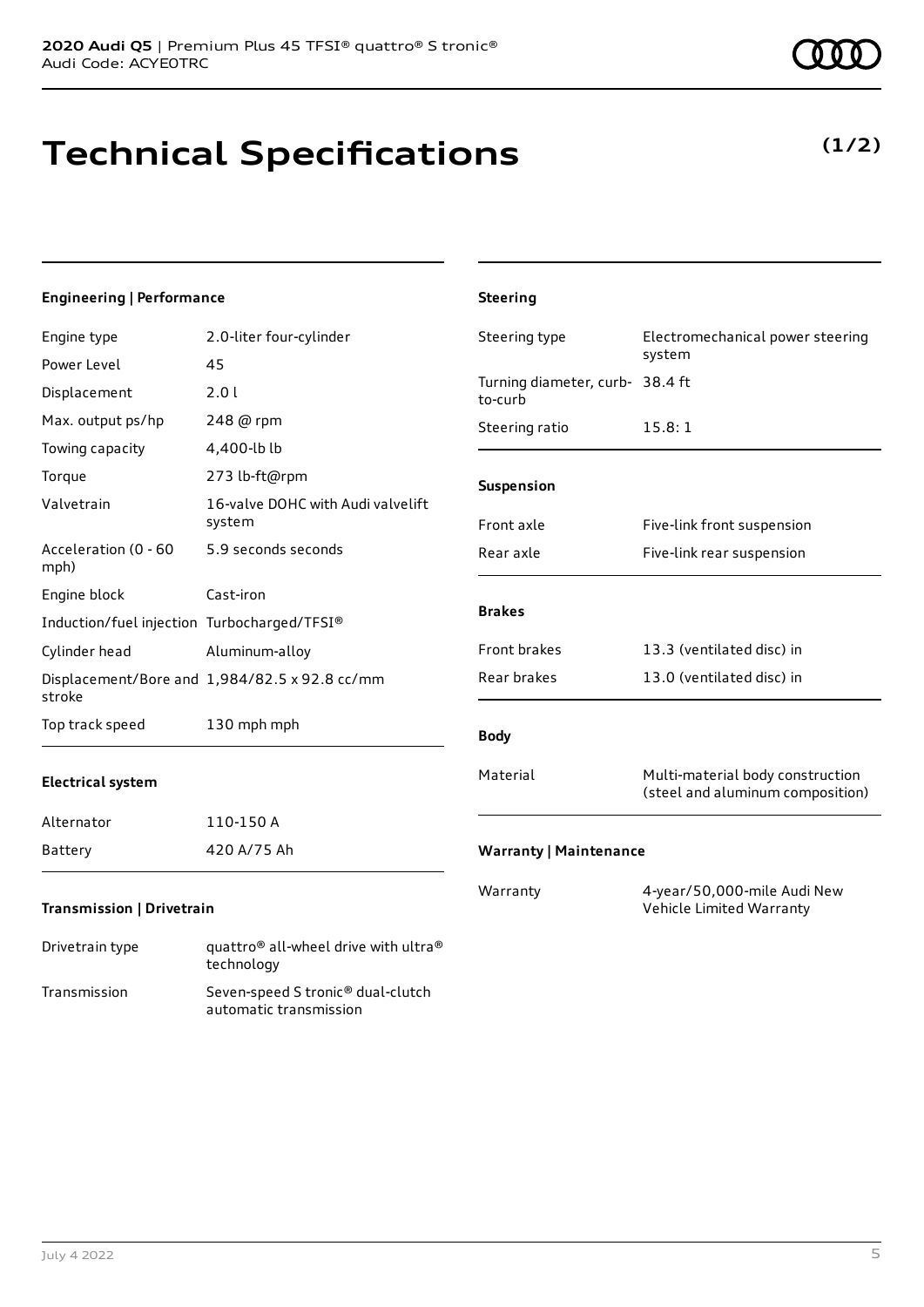## **Technical Specifications**

### **Exterior Measurements**

| Height                           | 65.3 in    |
|----------------------------------|------------|
| Overall width without<br>mirrors | 74.5 in    |
| Length                           | 183.6 in   |
| Wheelbase                        | $111.0$ in |
| Drag coefficient                 | 0.32 Cw    |
| Overall width with<br>mirrors    | 84.3 in    |
| Track rear                       | 63.3 in    |
| <b>Track front</b>               | 63.6 in    |
| Curb weight                      | 4045 lb    |
| Ground clearance,<br>loaded      | 8.2 in     |

### **Interior measurements**

| Seating capacity                          | 5                      |
|-------------------------------------------|------------------------|
| Shoulder room, rear                       | 56.5 in                |
| Head room with front<br>sunroof           | 40.2 in                |
| Leg room, rear                            | 37.8 in                |
| Shoulder room, front                      | 57.7 in                |
| Head room with rear<br>sunroof            | 37.7 in                |
| Head room, rear                           | 39.3 in                |
| Leg room, front                           | 41.0 in                |
| Head room, front                          | 41.7 in                |
| Cargo volume, rear<br>seatbacks up/folded | 25.1/53.1 cu ft, cu ft |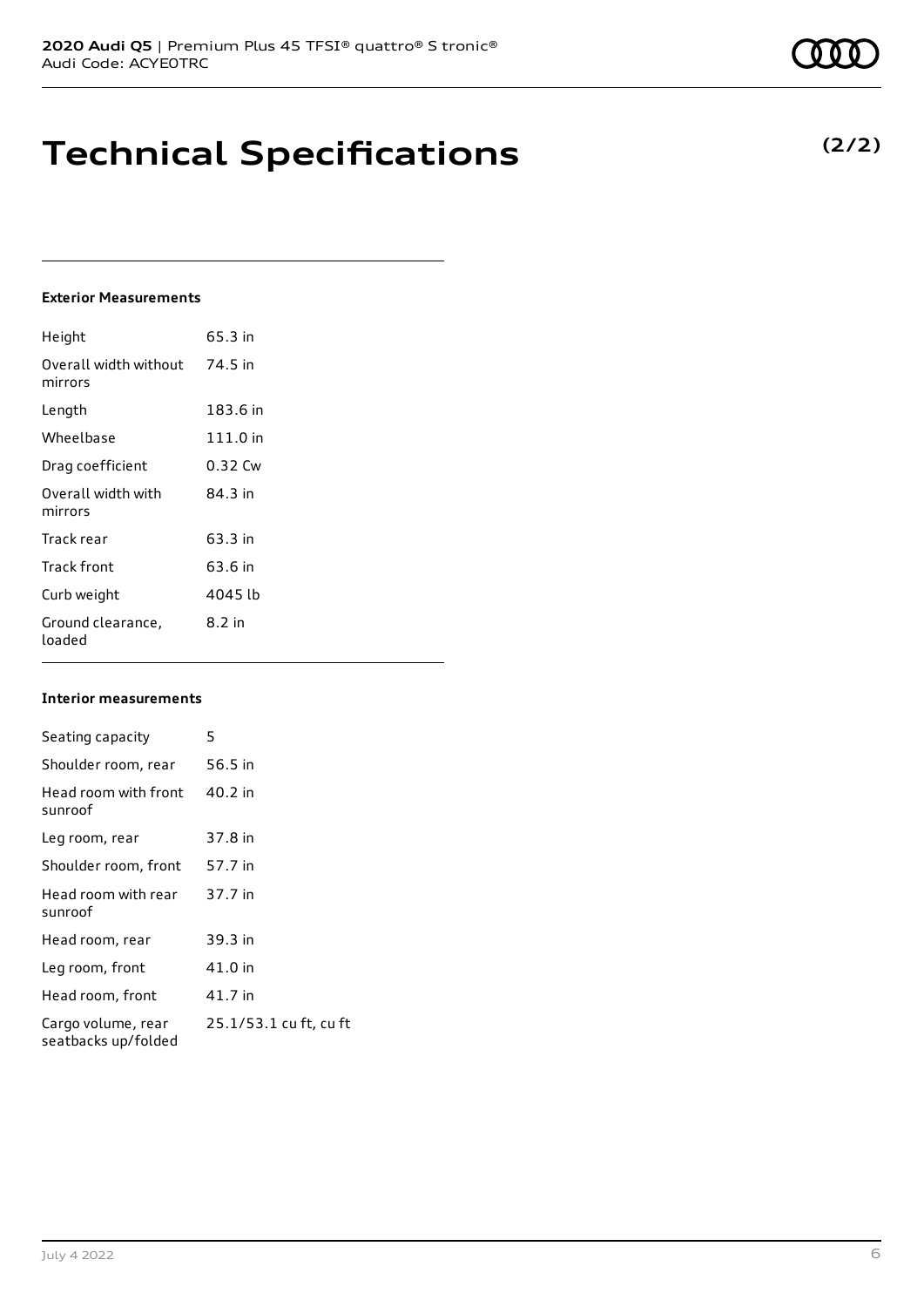### **Consumption- and emission**

### **Consumption by NEDC**

| urban       | 22 mpg |
|-------------|--------|
| extra-urban | 28 mpg |
| combined    | 24 mpg |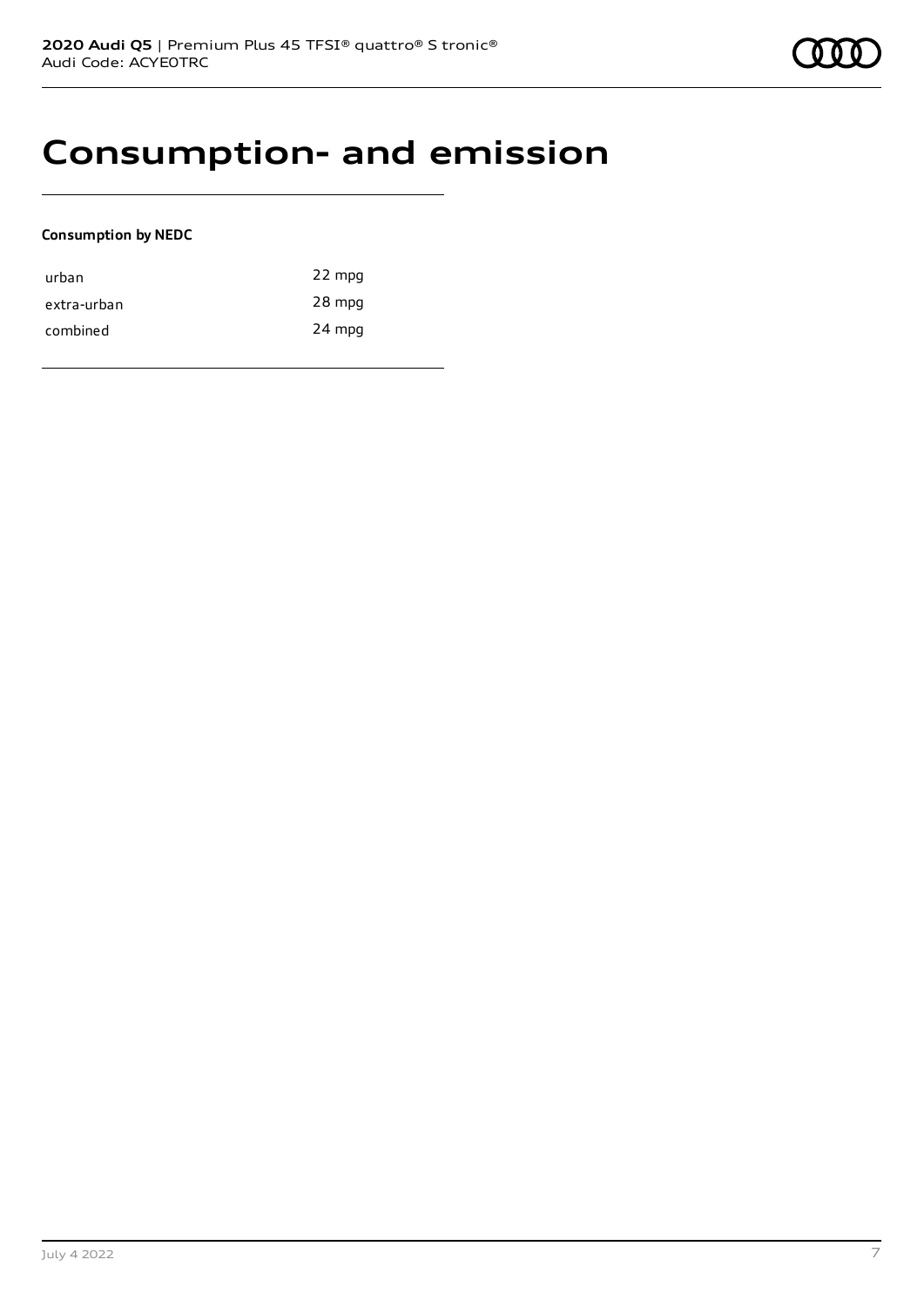## **Contact**

Dealer **Niello Audi**

2350 Auburn Blvd 95821 Sacramento CA

Phone: +19164802800 FAX: 9164831801

www: [https://www.audisacramento.com](https://www.audisacramento.com/)